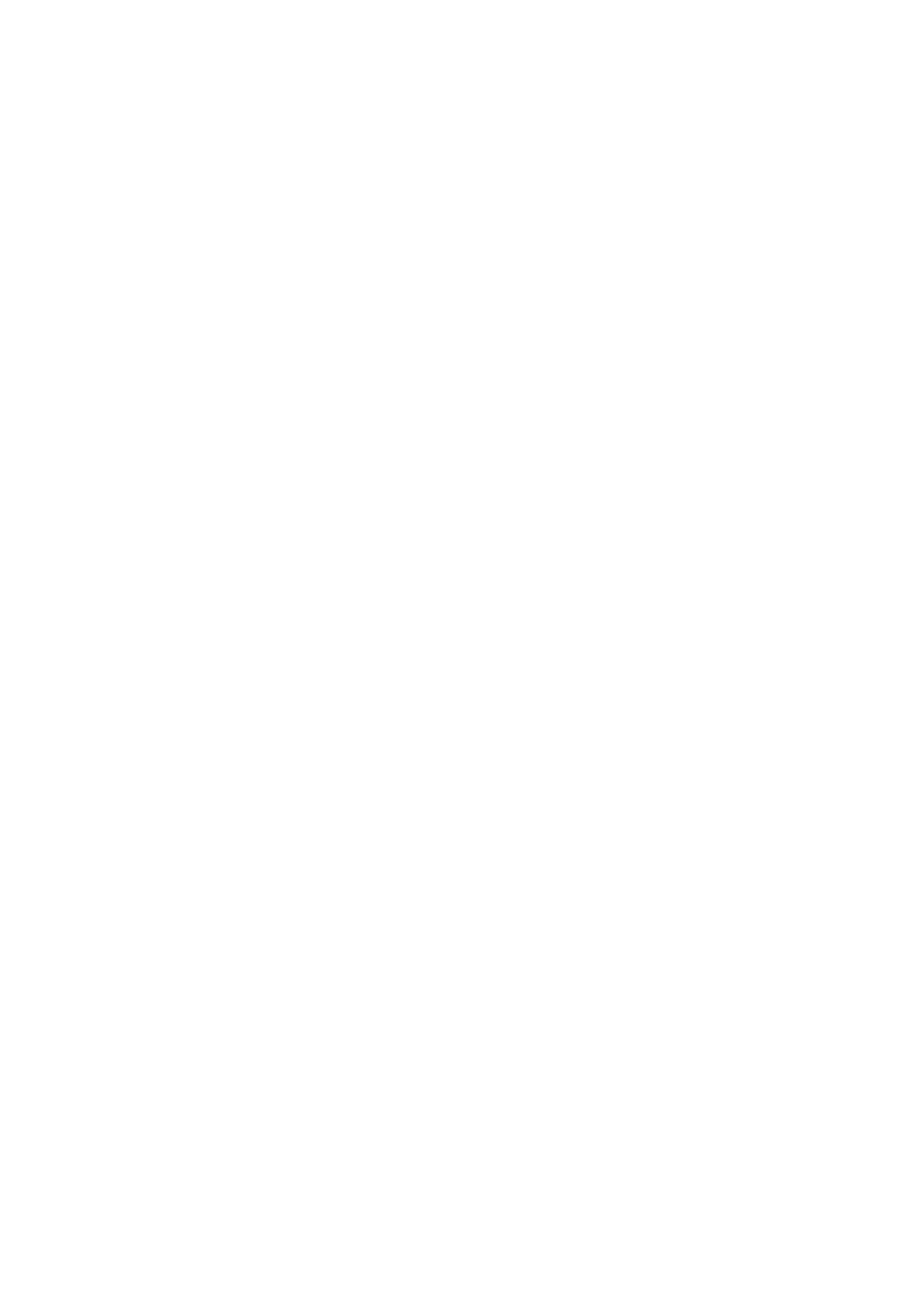

*S*ong of *S*piritual *E*xperience







Your body is created from a billion perfect factors of goodness; Your speech satisfies the yearnings of countless sentient beings; Your mind perceives all objects of knowledge exactly as they are – I bow my head to you O chief of the Shakya clan.

#### $\overline{2}$

You are the most excellent sons of our peerless Teacher; You carry the burden of the enlightened activities of all conquerors, And in countless realms, you engage in a display of emanations – I pay homage to you O Maitreya and Manjushri.

### 3

So difficult to fathom is the mother of all conquerors. You who unravel its contents as it is, are the jewels of the world; You are hailed with great fame in all three spheres of the world – I pay homage to you O Nagarjuna and Asanga.

#### $\boldsymbol{\Lambda}$

Stemming from these two great charioteers with excellence Are the two paths of the profound view and the vast conduct. You are the custodian of the treasury of instructions Encompassing all essential points of these paths without error. I pay homage to you O Dipamkara.

#### 5

You are the eyes seeing the myriad collections of scriptures; You clarify the supreme entranceway of the fortunate travelling to liberation, Through skilful means stirred forth by compassion – I pay respectful homage to you, my spiritual mentors.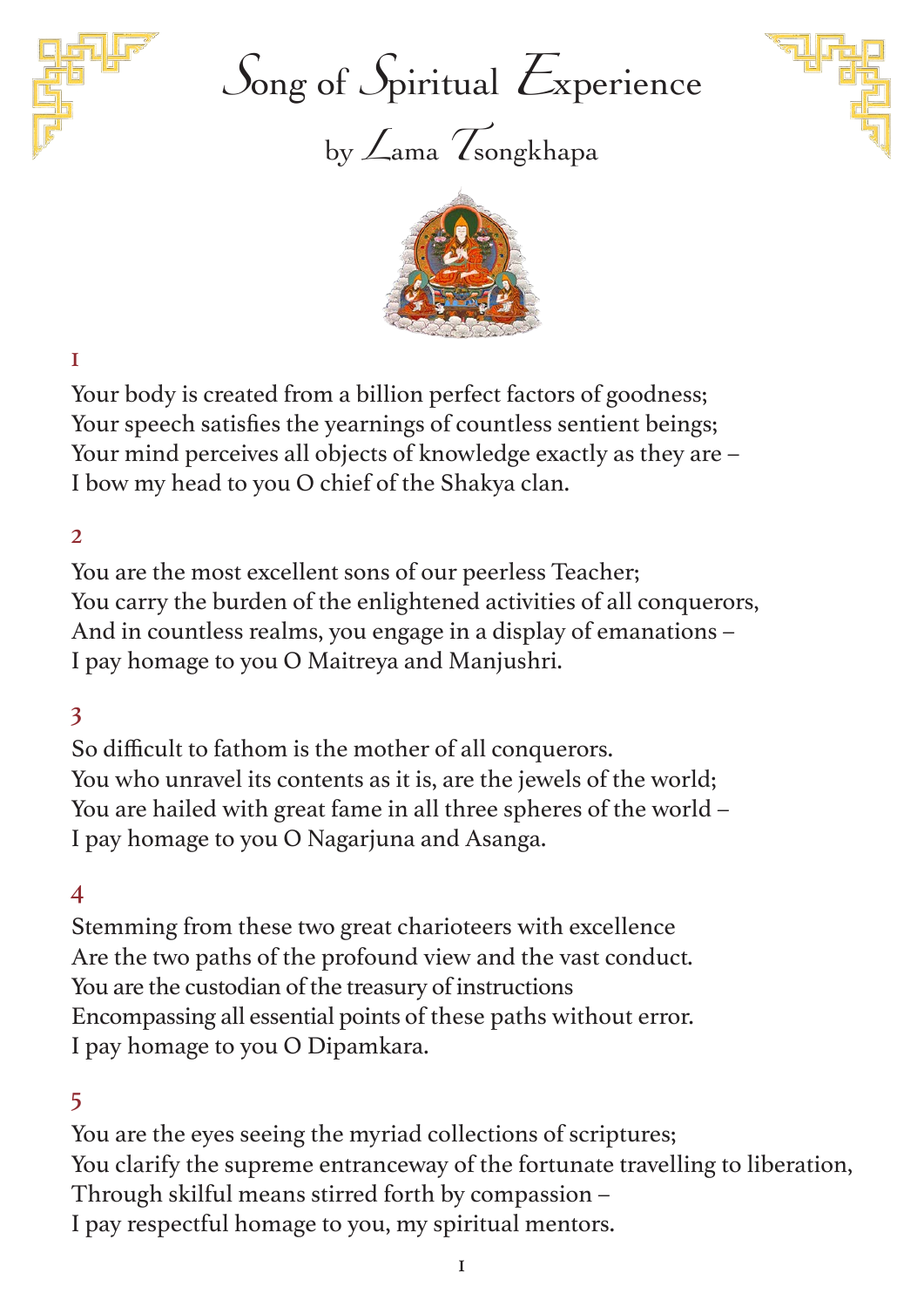You are the crown jewels amongst all the wise of this world. Your banners of renown flutter vibrantly amongst sentient beings. O Nagarjuna and Asanga, from you both follows this sequential Excellent lineage of the stages of the path to enlightenment.

# 7

Since it fulfils the entirety of sentient beings' wishes, It is the wish-fulfilling jewel amongst all precious spiritual instructions. Since it gathers into it thousands of rivers of exceptional treatises, It is also an ocean of glorious and eloquent explanations.

## 8

Through it, you recognise all teachings to be free of contradictions; All scriptures, without exception, dawn as personal instructions. The enlightened intention of the conquerors is readily found, And protects against the abyss of grave negative deeds.

#### 9

Therefore, the wise of India and Tibet, those many beings of great fortune, Relied upon these supreme instructions

On the stages of the path of practitioners of three varying capacities. What intelligent person could not be captivated by it?

#### 10

This concise instruction that gathers together the essence of all scriptures, Even teaching or listening to it only once,

Amasses the beneficial qualities of explaining or hearing the sacred Dharma. Since such enormous strength is certain to be accrued,

Contemplate its meaning.

#### 11

Then, all the proper conditions of this and future lives, These excellent dependencies, have as their foundation The teacher of the path, the sublime spiritual mentor. Thus, rely correctly and with effort in thought and deed.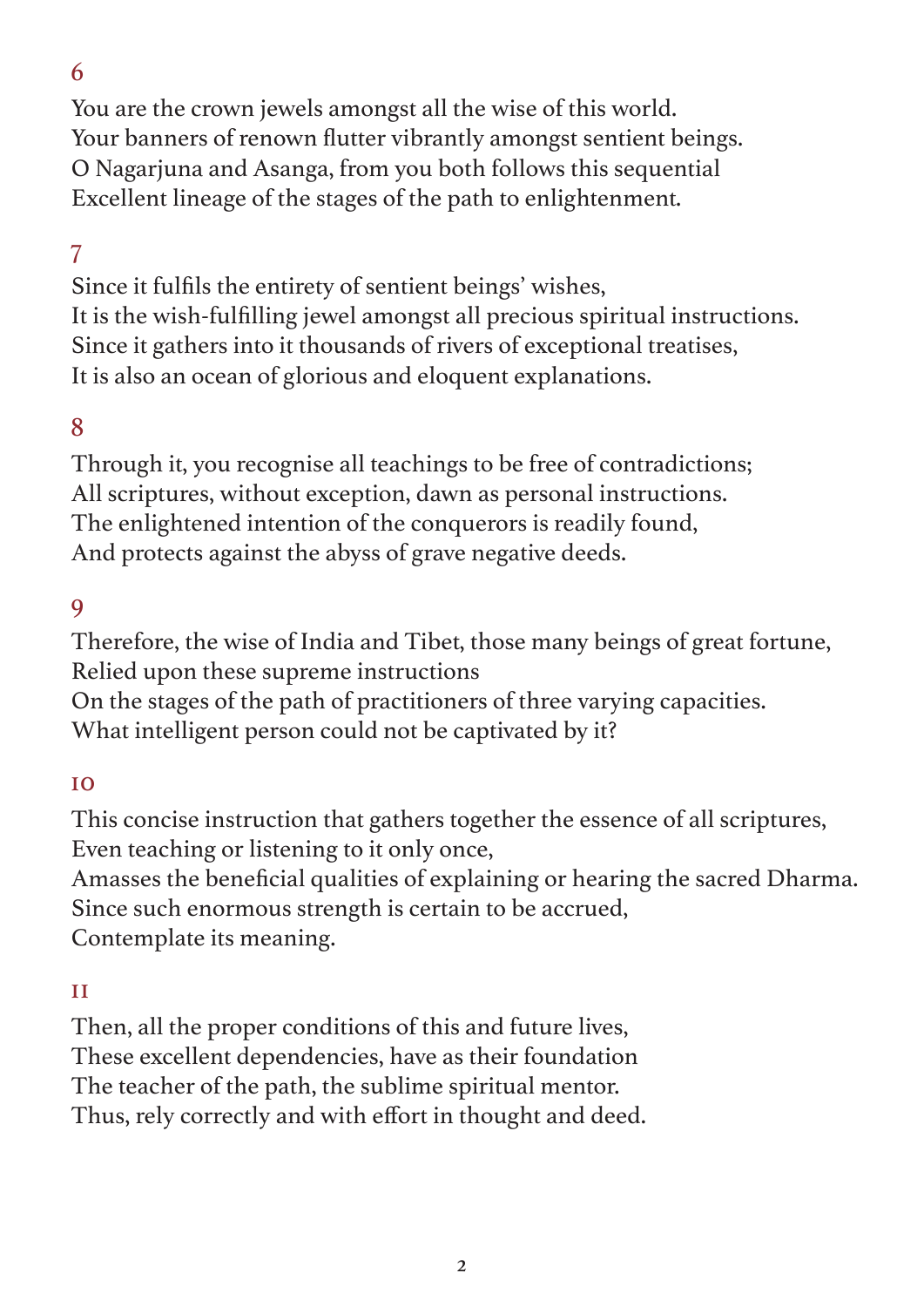Seeing this, you should never forsake him, even at the cost of life, And please him with the offering of practising just as he instructs. I, a yogi, have practised in this manner; You, who aspire for liberation, should do likewise.

# 13

This life of leisure is even more precious than a wish-fulfilling jewel. That you have found such an existence is only this once. So difficult to gain, yet like a flash of lightning is easily lost. Contemplating this, it is vital to realise that all mundane pursuits

### 14

Are like winnowed husks of grain, And that night and day we must seize its essence. I, a yogi, have practised in this manner; You, who aspire for liberation, should do likewise.

### 15

There is no certainty that after death you will not be born in the lower realms. The protection from such terror lies in the Three Jewels alone.

Therefore, make firm the practice of going for refuge

And ensure that its practices do not degenerate.

### 16

In addition, contemplate well, wholesome and unwholesome karma, And rely on practising unmistakenly what should be adopted and abandoned. I, a yogi, have practised in this manner; You, who aspire for liberation, should do likewise.

## 17

Until you have obtained a form with characteristics complete, You will fail to make great strides in pursuing the supreme path; So, train in those causes that are still incomplete, Since your three doors are so sullied with non-virtuous karma and downfalls,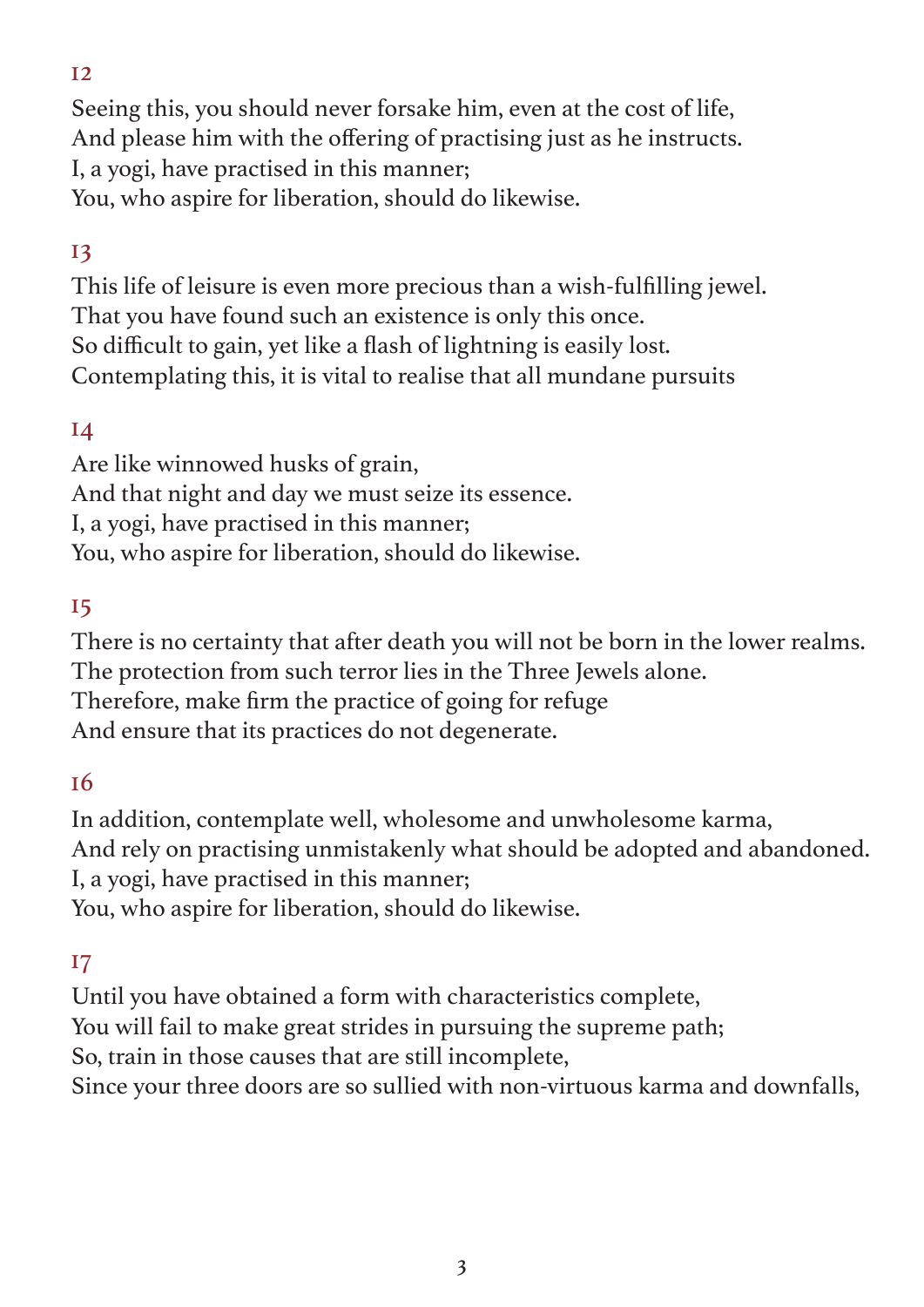It is especially vital to purify their karmic defilements,

Through relying continuously on the complete and indispensable four opponent powers.

I, a yogi, have practised in this manner;

You, who aspire for liberation, should do likewise.

# 19

If you do not strive in contemplating the faults of samsara - true sufferings, Genuine aspiration for liberation will not arise.

If you do not contemplate the sequence for remaining in samsara - true origins, You will not understand how to cut the root of cyclic existence.

## 20

So, it is vital to rely on disenchantment to renounce samsara And to know which factors chain us in the cycle of existence. I, a yogi, have practised in this manner; You, who aspire for liberation, should do likewise.

## 21

Bodhicitta is the central axle of the supreme vehicle path. It is the foundation and the support of all expansive deeds. It is like an elixir of gold transforming all into the two accumulations. It is the treasury of merits gathering uncountable collections of virtues.

### 22

Recognising these truths, heroic bodhisattvas Uphold the precious supreme mind as the heart of their practice. I, a yogi, have practised in this manner; You, who aspire for liberation, should do likewise.

## 23

Generosity is the wish-fulfilling jewel that fulfils the hopes of all sentient beings.

It is the best weapon to cut the constricting knots of miserliness.

It is an undaunted deed of the bodhisattva, giving birth to heartfelt courage. It is the basis for renown throughout all ten directions.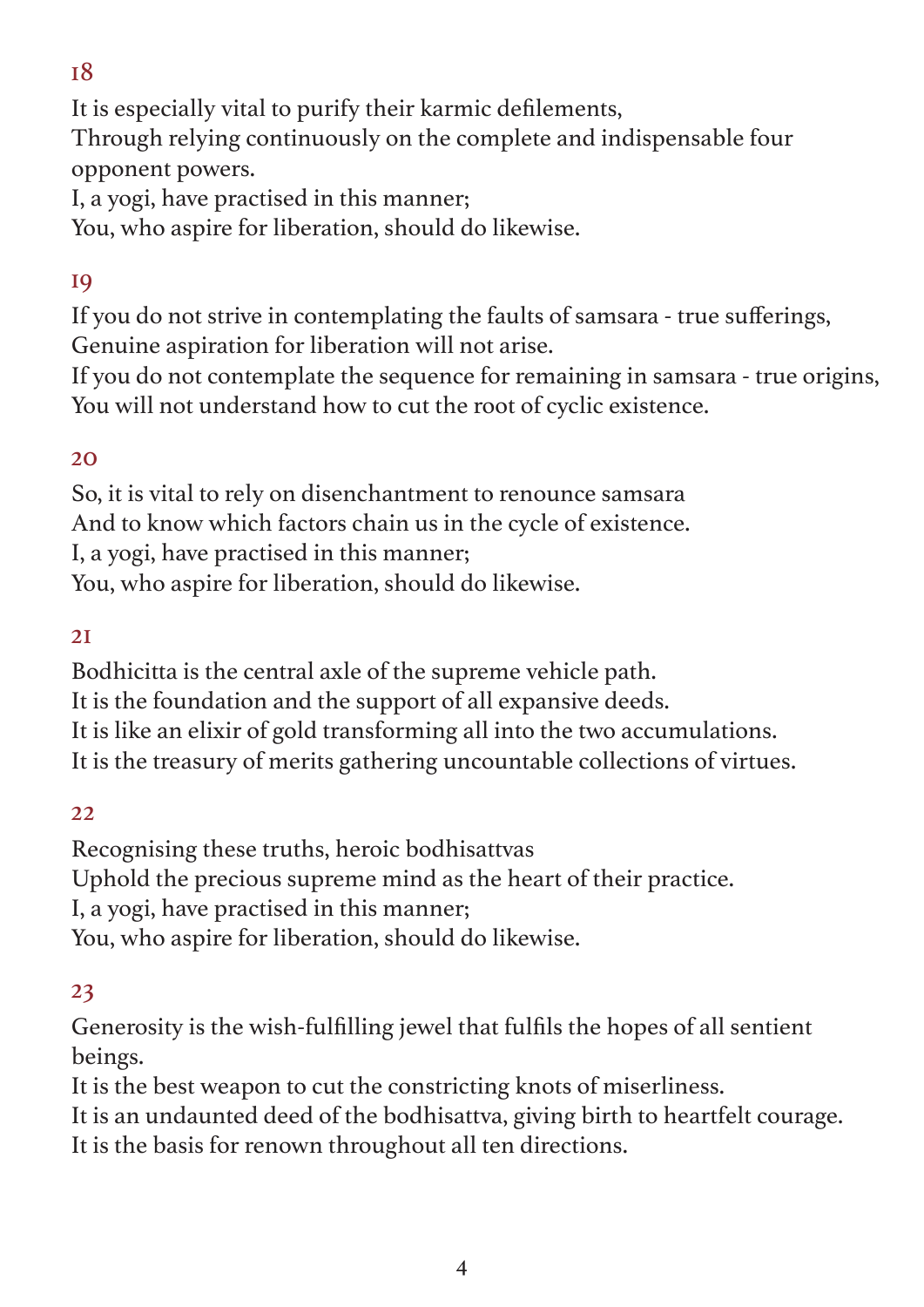Knowing this, the wise rely on the excellent path Of giving away entirely their body, possessions and virtue. I, a yogi, have practised in this manner; You, who aspire for liberation, should do likewise.

## 25

Ethical restraint is the water cleansing stains of faulty behaviour; It is moonlight dispelling the burning torment of the afflicted minds. In the midst of people, it is majestic like Mt Meru. It draws together all beings without any threat of force.

## 26

Knowing this, holy beings guard the ethics they have chosen to adopt, As they do their eyes.

I, a yogi, have practised in this manner;

You, who aspire for liberation, should do likewise.

## 27

Patience is the finest ornament of the mighty.

It is the greatest fortitude counteracting the agonies of the afflictions. Against its enemy, the snake of hatred, it is a garuda soaring in the sky. Against the weapon of harsh words, it is the strongest armour.

## 28

Knowing this, you should habituate yourself With the armour of supreme patience, by all possible means. I, a yogi, have practised in this manner; You, who aspire for liberation, should do likewise.

### 29

When armour-like joyous perseverance, steady and immovable, is worn, Your qualities of scripture and realisation increase like a waxing moon. All your conduct becomes meaningful

And all you undertake succeeds as hoped for.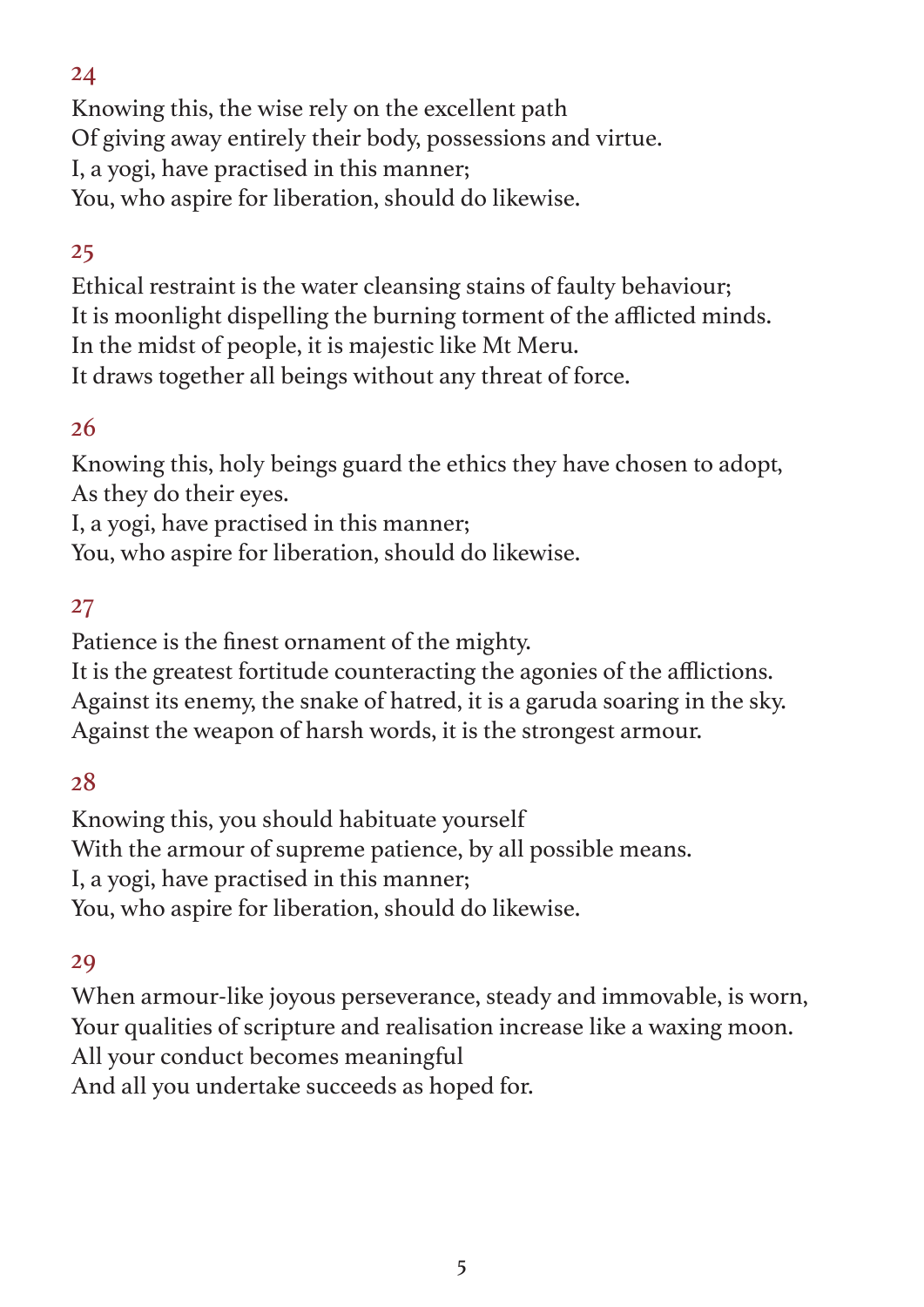Knowing this, to dispel all forms of laziness, Bodhisattvas apply joyous perseverance of enormous strength. I, a yogi, have practised in this manner; You, who aspire for liberation, should do likewise.

## 31

Concentration is the king that reigns over the mind. When placed, it is as immovable as the King of Mountains. When set forth, it engages with all objects of virtue. It induces the great bliss of a serviceable mind and body.

## 32

Knowing this, the great accomplished yogis Constantly apply the meditative stabilisation that destroys the enemy, distraction.

I, a yogi, have practised in this manner;

You, who aspire for liberation, should do likewise.

## 33

Wisdom is the eye that sees profound emptiness. It is the path eradicating cyclic existence from its very root. It is a treasury of higher qualities that is praised in all scriptures. It is renowned as the supreme lamp dispelling the darkness of ignorance.

### 34

Knowing this, the wise who aspire for liberation Generate this path through immense endeavour. I, a yogi, have practised in this manner; You, who aspire for liberation, should do likewise.

## 35

Single-pointed concentration alone is not recognised As having the power to cut the root of cyclic existence. Yet, with wisdom separated from the path of calm abiding, The afflictions will not be overcome, no matter how much you analyse.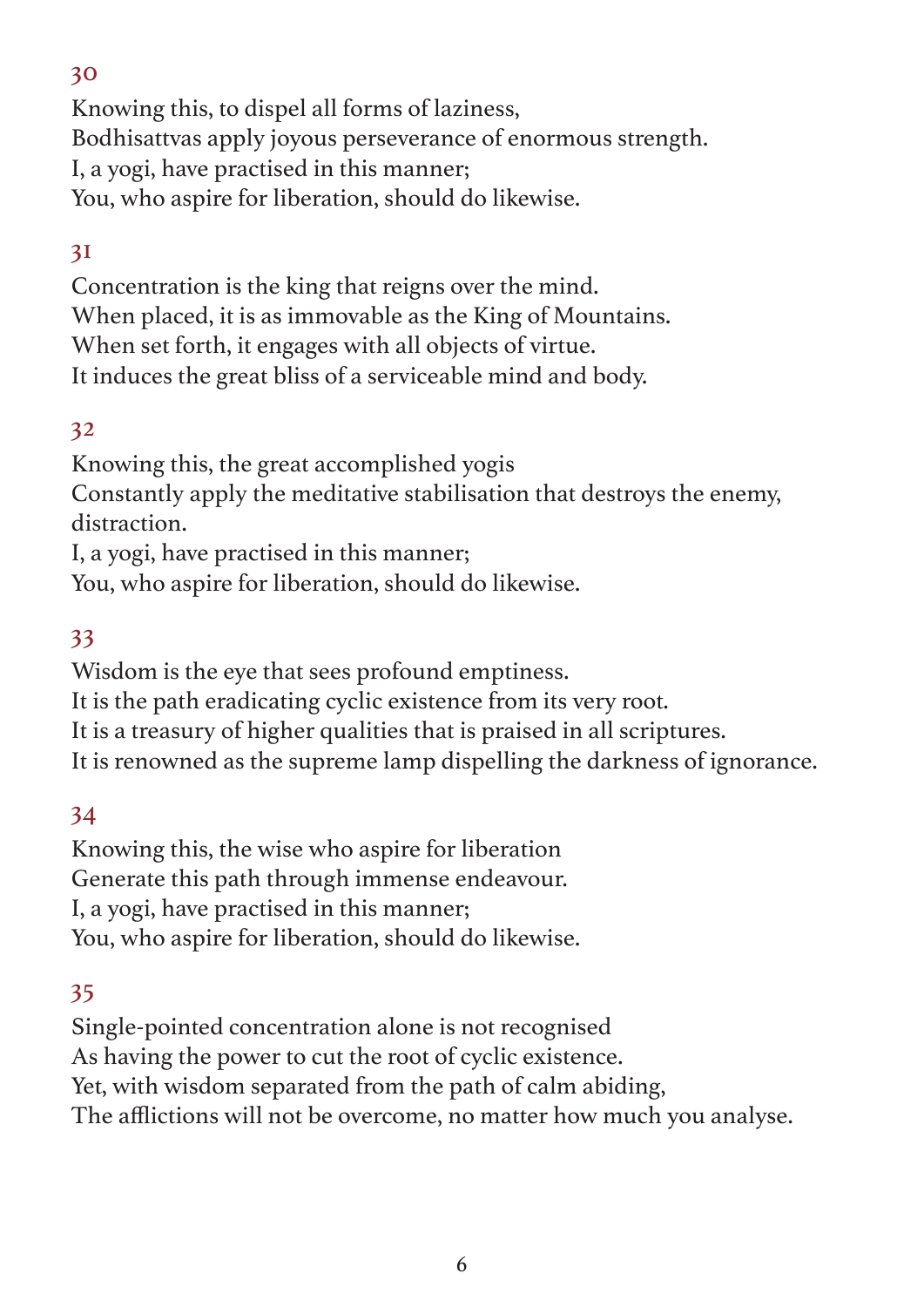Wisdom that decisively determines the actual state of existence, Mounted upon the horse of unwavering calm abiding, And with the sharp weapon of reasoning of the Middle Way, free of extremes, Destroys all mental fabrications grasping at such extremes.

## 37

Through this vast wisdom probing with precision, Enhance your intelligence realising emptiness. I, a yogi, have practised in this manner; You, who aspire for liberation, should do likewise.

## 38

As the meditative stabilisation achieved by cultivating Single-pointed concentration is insufficient, Seek the individual investigation of precise analysis that Abides unwavering and steadfast on the actual state of existence.

### 39

Wondrous are those who see this and strive For the union of calm abiding and meditative insight. I, a yogi, have practised in this manner; You, who aspire for liberation, should do likewise.

### 40

In meditative equipoise, emptiness is like space. In subsequent attainment, emptiness is like an illusion. Through meditating on the union of method and wisdom, The transcendent conduct of bodhisattvas is praised.

### 41

Realising this, it is the way of those of good fortune Not to be content with either path alone. I, a yogi, have practised in this manner; You, who aspire for liberation, should do likewise.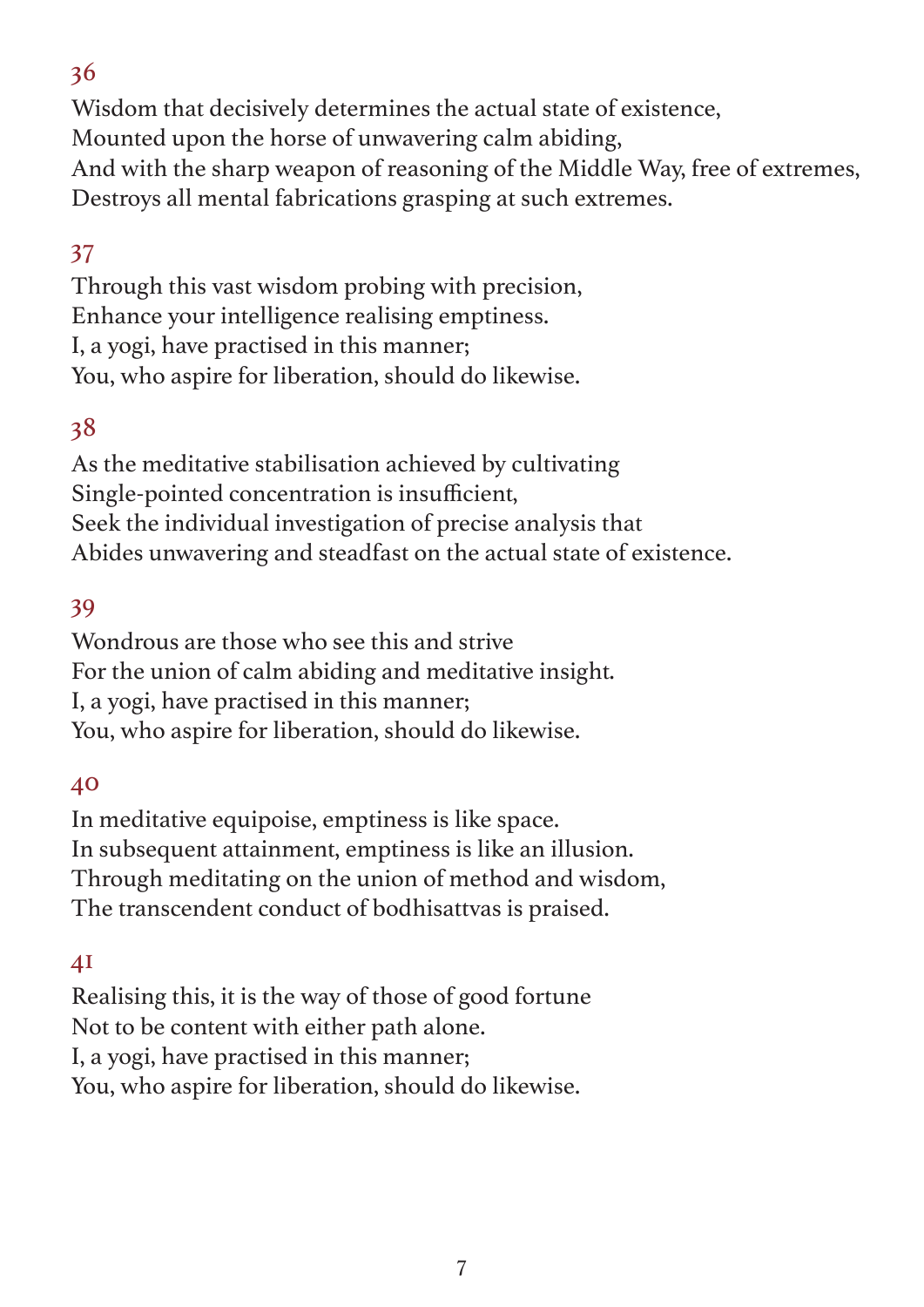Having cultivated the common path necessary for both The supreme mahayana causal and resultant paths, Rely on a protecting, wise navigator To enter the great ocean of the classes of tantra.

## 43

Then, relying on complete and perfect spiritual instructions, Make meaningful these freedoms and endowments you have obtained. I, a yogi, have practised in this manner; You, who aspire for liberation, should do likewise.

## 44

In order to make familiar to my own mind And be of benefit to others of good fortune as well, I have explained clearly the complete and perfect path So pleasing to the conquerors. Thus, this virtue

### 45

I dedicate, "May all sentient beings never be parted From the perfect and pure path."

I, a yogi, make prayers such as these;

You, who aspire for liberation, should pray likewise.



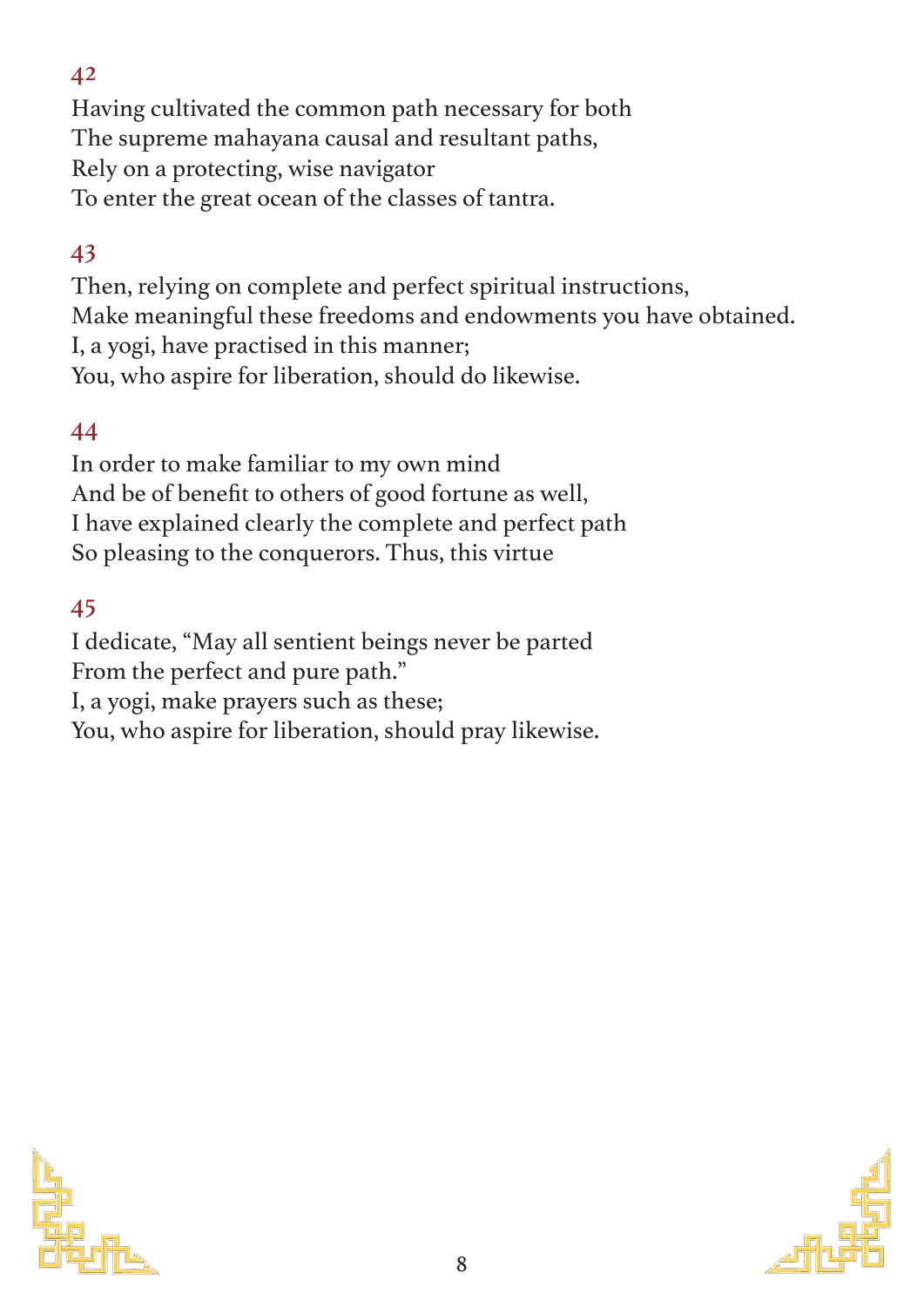This brief presentation on the practices of the stages of the path to enlightenment, written in the format of a memorandum, was composed by the glorious, well-read, fully ordained monk Lobsang Drakpa, at the great mountain retreat of Gänden Nampar Gyälwäi Ling.

*Colophon: Translated by Ven. Lobsang Dorje at Atisha Centre, Australia, August 2020, in reliance upon previous translations by Ven. Joan Nicell and Thupten Jinpa, for the oral teachings of Geshe Rabten.*